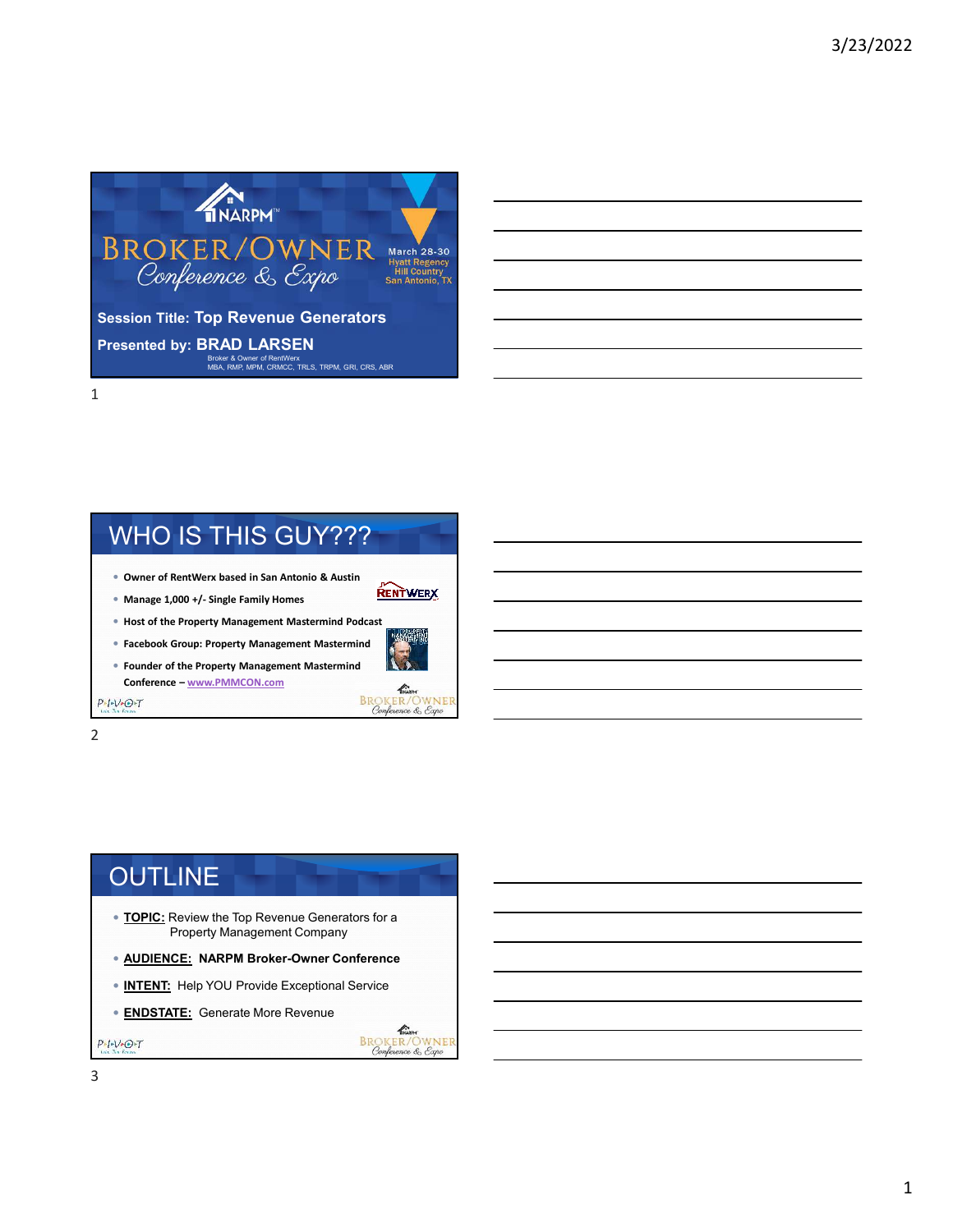



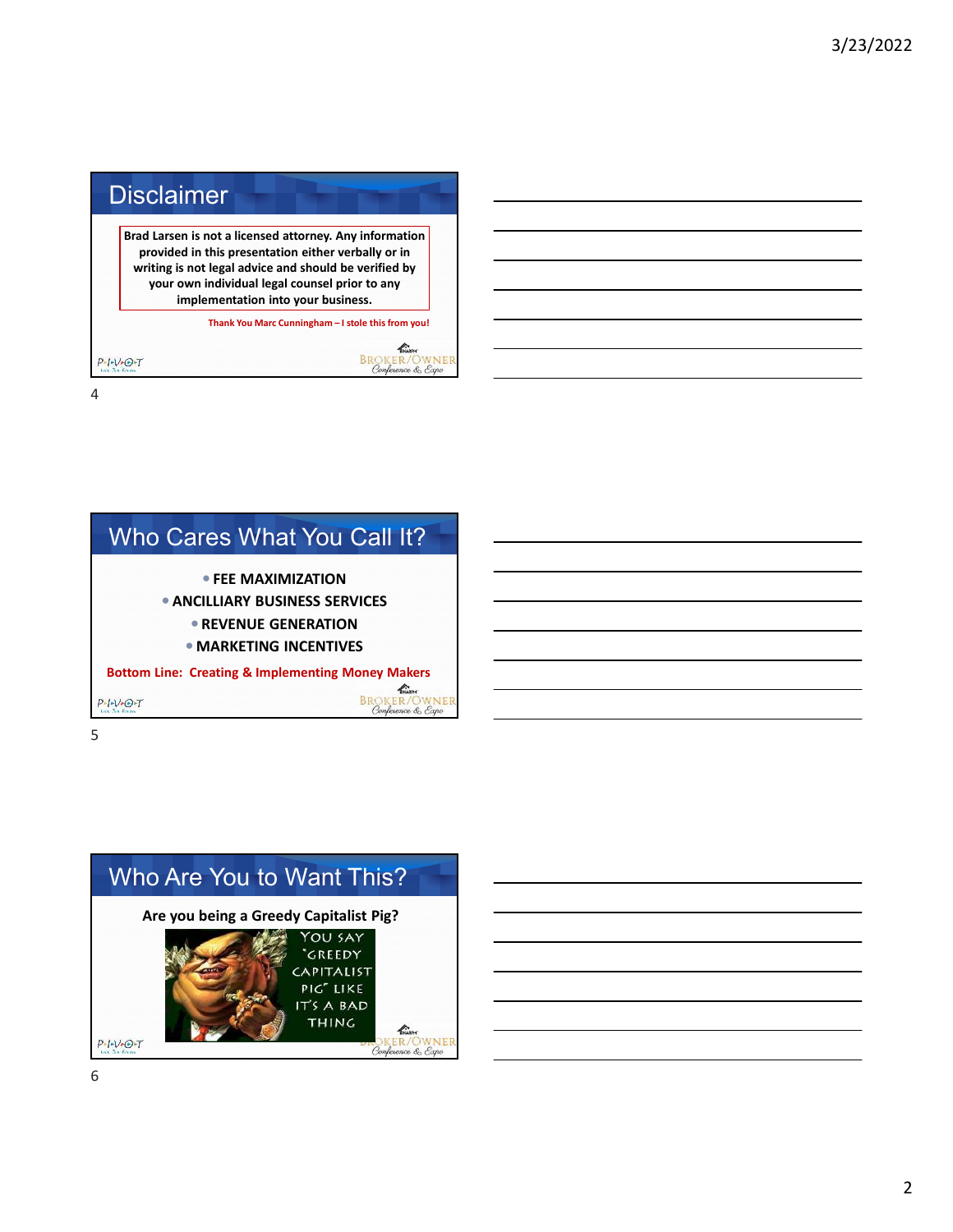





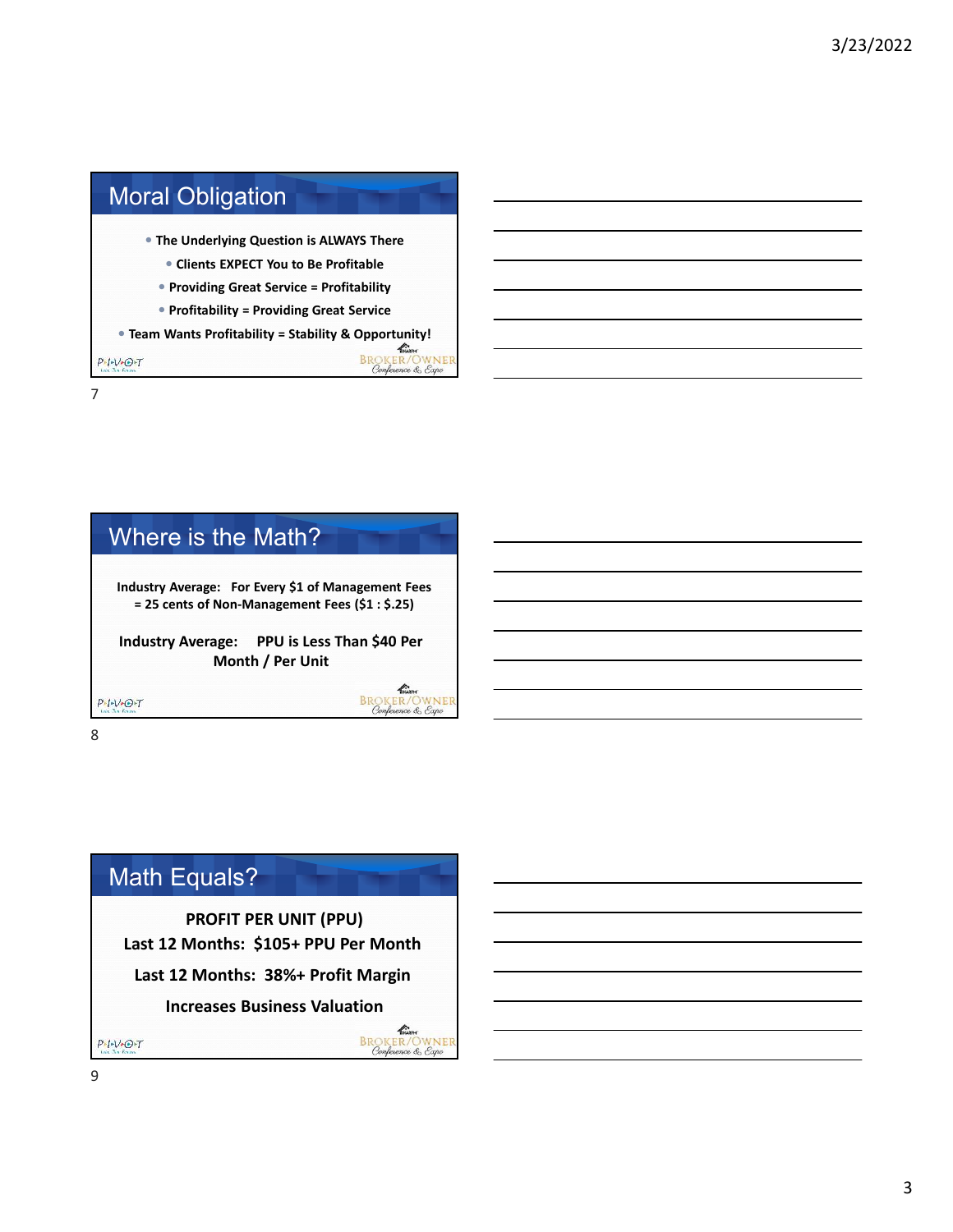# NARPM Accounting

**Ties into the NARPM Accounting Standard**

- **Total Company Revenue Per Unit**
- **Profit Per Unit (PPU)**
- **Profit Margin (EBITDA)**



 $\mathscr{L}$ 

10

 $P-I-V+O+T$ 

#### IMPLEMENTATION

- **Prepare to Spend (Lose) \$1 to make \$10**
- **Is it Fair and Reasonable? (Shop Marketplace)**
- **Fortitude and Decisiveness**
- **Good Communication**
- **There Will ALWAYS Be Fallout!**  $\bigotimes_{\substack{\text{Rn. for } \\ \text{BROKER/OWNET} \\ \text{Complexs } \text{Cov} \\ \text{Cov} \\ \text{Cov} \\ \text{Cov} \\ \text{Cov} \\ \text{Cov} \\ \text{Cov} \\ \text{Cov} \\ \text{Cov} \\ \text{Cov} \\ \text{Cov} \\ \text{Cov} \\ \text{Cov} \\ \text{Cov} \\ \text{Cov} \\ \text{Cov} \\ \text{Cov} \\ \text{Cov} \\ \text{Cov} \\ \text{Cov} \\ \text{Cov} \\ \text{Cov} \\ \$

 $P-I-V+O+T$ 

11

# IMPLEMENTATION

**Tie your Property Management Agreement into an "Owner's Handbook" that can be updated with 60 Days Notice**

**Implement Annual Policy Updates 1 January Every Year \*Video \*Newsletter \*Monthly Statements**

**BROKER/OWNER**<br>
Conference & Expo

 $P-I-V-O-T$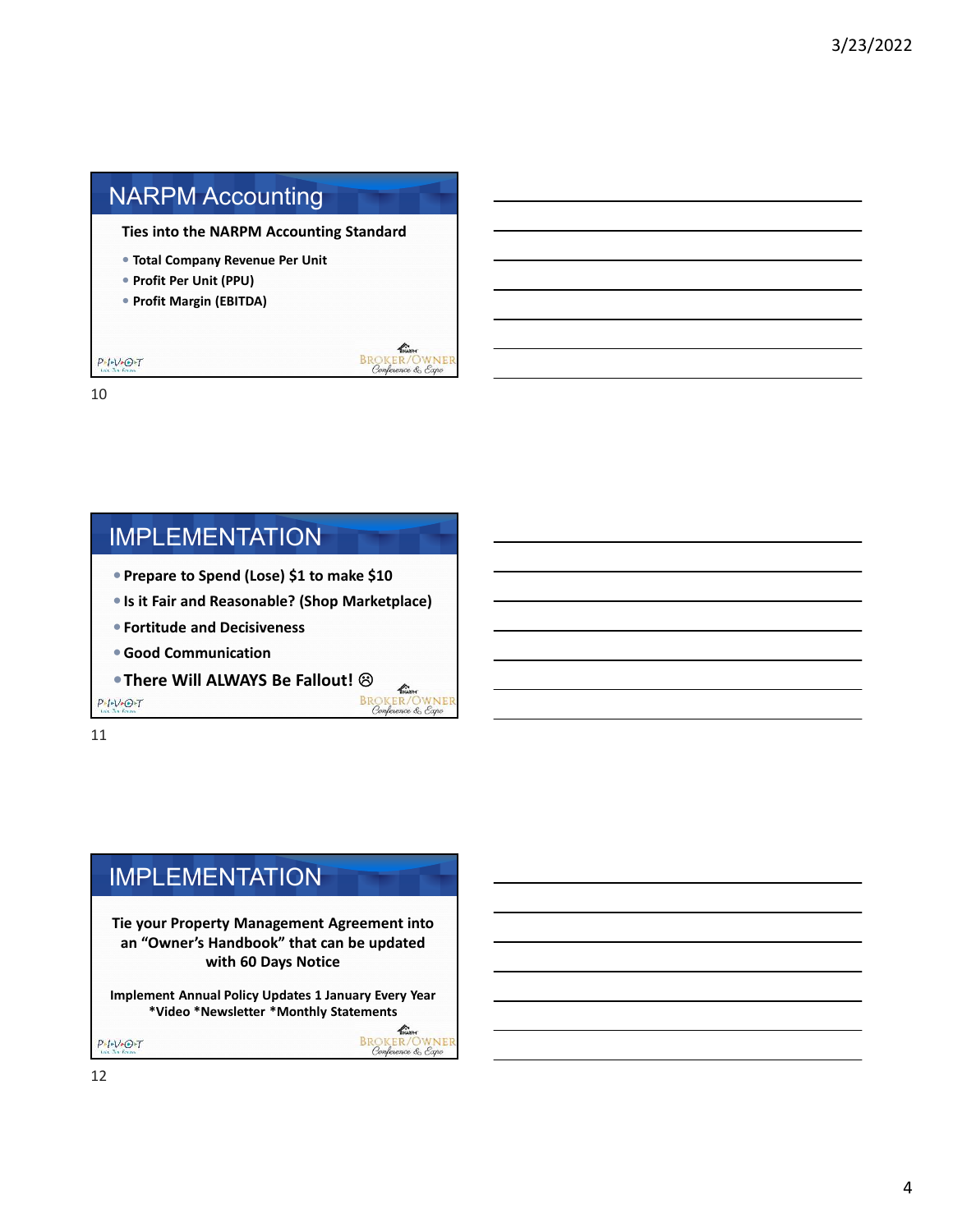# Warm Up- An EASY One!

**Annual Technology and / or Tax Preparation Fee**

- **Charge to All Owners One Time Per Year 1 January**
- **Covers the Expensive IRS Reporting Requirements / Audits / CPA Bills for TIN Verification**

KNARPH

**BROKER/OWNER**<br>Conference & Expo

**BROKER/OWNER**<br>Conference & Expo

**ENGLISH**<br>BROKER/OWNER<br>Conference & Expo

**TIN Verification – A Minefield of Headaches**

 $\frac{p_{\ast}p_{\ast}\sqrt{p_{\ast}p_{\ast}}}{\ln p_{\ast}p_{\ast}p_{\ast}}T$ 13

#### Number 10 **Owner Surcharge Fee – Initial PM Agreement Automatic Fee to Owners Until Insurance Compliant Removed Once Named "Additionally Insured" \*Totals Around \$4,500+ Per Month Meant to be a Deterrent**

**Reflective of the Indifference of Some Owners** 

 $P-I-V+O+T$ 

14

#### Number 9

#### **Move In Orientation Fee**

- **Tenant Pays at Lease Signing**
- **Tenant Initiates and Schedules Within 30 Days**
- **Use Local Inspector Document Inspection!**
- **Generates Work Orders Ensures Move In Satisfaction**
- **\*Totals Around \$3,000 Per Month**

 $P+V+O+T$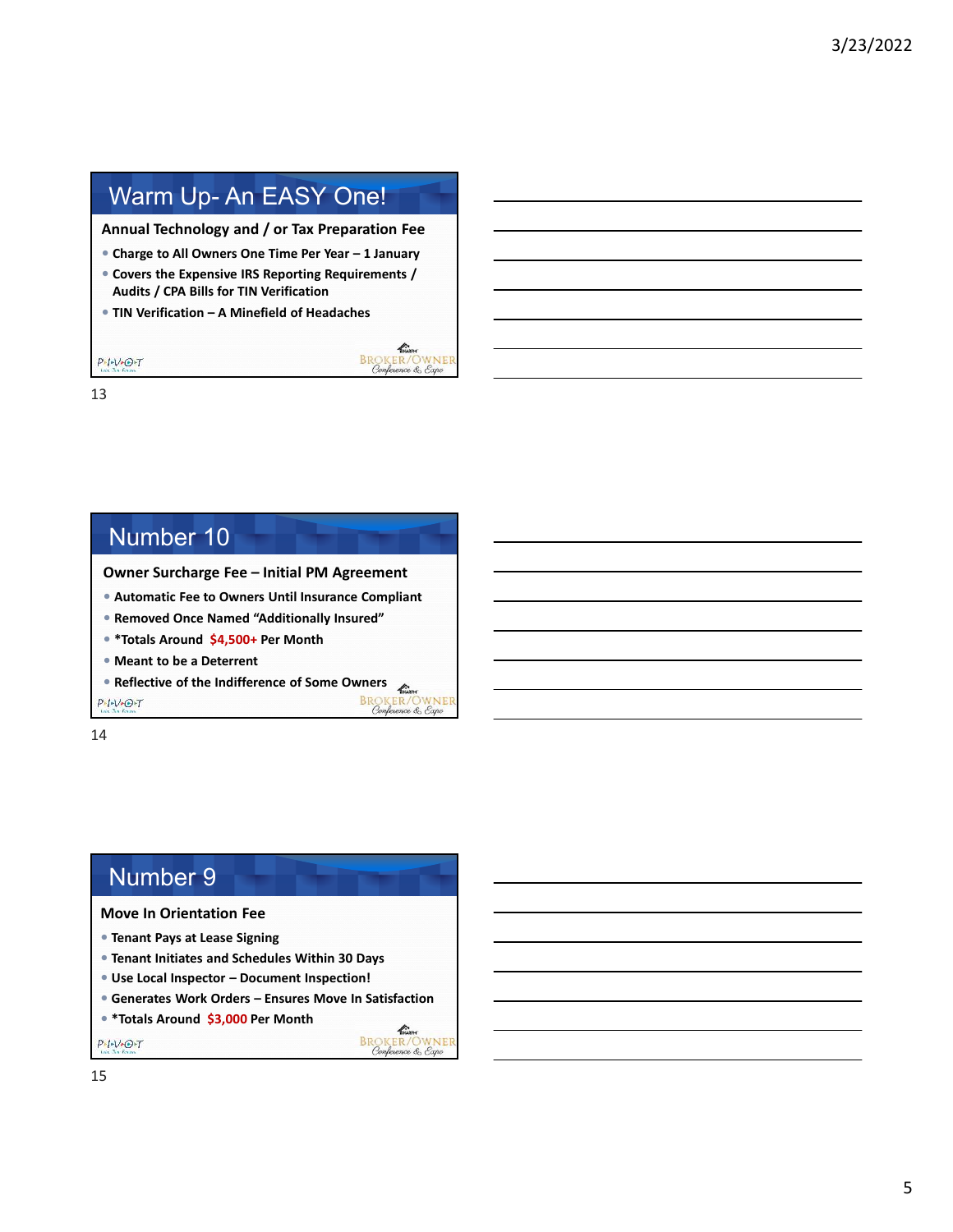### Number 8

**Risk Mitigation Fee – Tenant** 

- **Charged at Lease Signing One Time Payment**
- **Based on Credit Score**
- **Lowers Barrier of Entry**
- **Reduces Need for 2x or 3x Security Deposit**

THARPH **BROKER/OWNER** 

**BROKER/OWNER**<br>Conference & Expo

THARPH **BROKER/OWNER**<br>Conference & Expo

**\*Totals Around \$4,000 Per Month**

 $P-I-V+O+T$ 

16

# Number 7 **Preferred Tenant Program**

**Charge a Monthly Percentage in lieu of Security Deposit**

**Replaces Security Deposit / Lowers Move In Total \$\$\$**

**Consider Bond or Insurance Back Up**

- **Other Vendors Working Well In This Arena**
- **Grows slowly monthly over time Adoption Rate**

 $P-I-V+O+T$ 

17

#### Number 6

**Lease Preparation Fee – Tenant Lease Signing**

- **Charged to ALL Incoming Approved Tenants**
- **Covers the Time / Energy / Resources in Lease Execution**
- **\*Totals Around \$3,000+ Per Month**

18

 $P-I-V-O-T$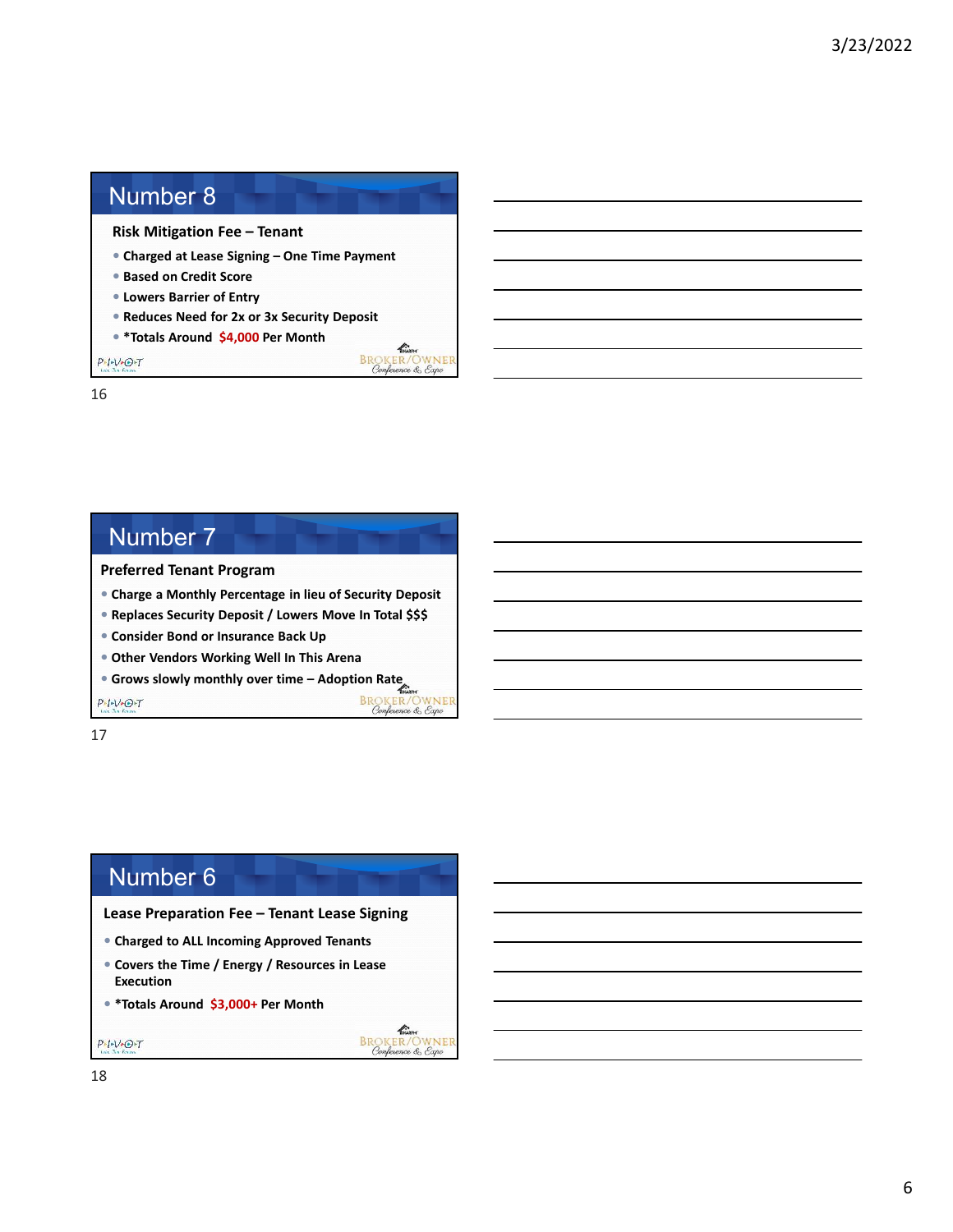#### Number 5

#### **PET FEES**

- **Monthly or Up Front**
- **Offer FREE Pet Damage Guarantee to Owners**
- **Scale Fees using PetScreening.com**
- **Offer an Opt Out of PetScreening.com to Pay Highest Fee**

**REGINAL REGISTER**<br>
Conference & Expo

 $\mathscr{L}_{\text{max}}$ **BROKER/OWNER**<br>Conference & Expo

KNARPH **BROKER/OWNER**<br>Conference & Expo

**\*Totals Around \$18,000+ Per Month**

 $P_{\text{max}} + V_{\text{e}} + T$ 

19

#### Number 4

**Tenant / Resident Benefits Package**

- **Acquire Master Insurance Policy**
- **Offer Tenant Liability and Renter's Insurance**
- **Include Other Creative Benefits**
- **Include in All New Leases Make Retroactive**
- **\*Totals Around \$19,000 Per Month**

 $P - I - V - O + T$ 

20

#### Number 3

#### **MAINTENANCE**

- **Preferred Vendor Program Discount Invoices**
- **Maintenance Oversight Fees Charge Over Invoice**
- **All Vendors Required to be on Program**
- **Justifications: Insurance, Payment Methods and Taxes!**
- **\*Totals Around \$22,000 Per Month**

 $P - I - V - O - T$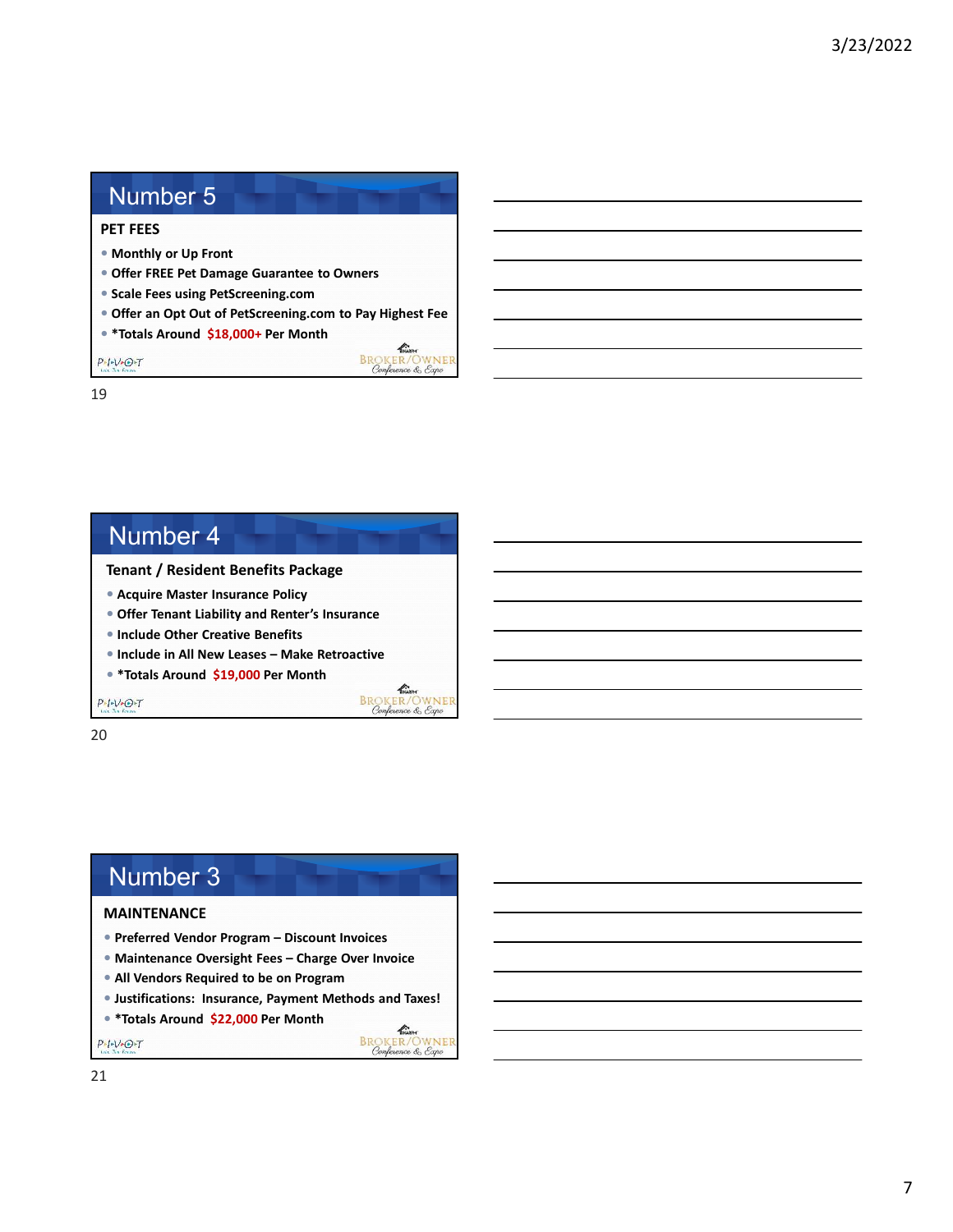# Number 2

**Owner's Maintenance Service Package**

- **Bundle all of your Inspections and Maintenance Charges**
- **Include Maintenance Oversight and HVAC Inspections**

KNARPH

**BROKER/OWNER**<br>Conference & Expo

 $\mathscr{L}$ **BROKER/OWNER**<br>Conference & Expo

TINARR **BROKER/OWNER** 

- **https://www.rentwerx.com/maintenance-service-package/**
- **\*Totals Around \$30,000 Per Month**

 $P \cdot I \cdot V \cdot O \cdot T$ 22

#### Number 1

**Management Fees – Leasing Fees – Renewal Fees**

- **Multiple Pricing Options for Management Fees**
- **Leasing or Marketing Fees a Must!**
- **Renewal Fees Should be Easily Justified**
- **Combined This is the Biggest Revenue Source!**
- **\*Totals Around \$135,000 Per Month**

 $P-I-V+O+T$ 

23

### Protecting Tenants

- **Master Level Insurance (Additionally Insured)**
- **Move In Orientations**
- **Risk Mitigation Programs**
- **6 Month Lease Agreements (Rent + 20%)**
- **On Demand Pest Control Treatments**
- **24/7 Maintenance Hotline**

 $P+V+O+T$